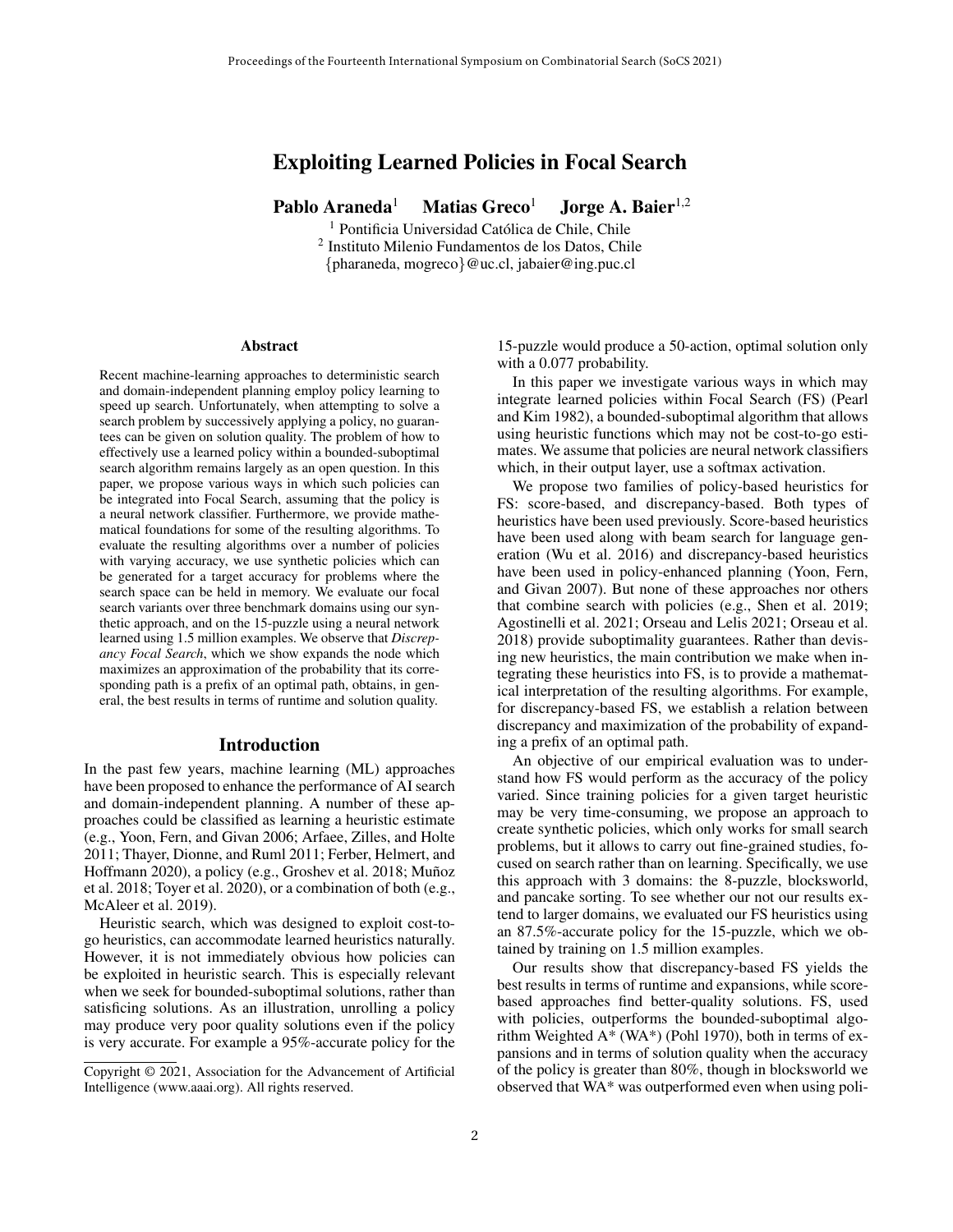cies whose accuracy is as low as 70%. An important conclusion is that learned policies can improve the efficiency of bounded-suboptimal search, and that its effectiveness depends on the accuracy of the (admissible) heuristic at hand.

# Background

### Search Tasks and Policies

A search graph is a tuple  $G = (S, E, A, \lambda, c)$ , where S is a set of states  $\overline{E} \subseteq S \times \overline{S}$ , is a finite set of edges,  $c : E \to \mathbb{R}^{\geq 0}$ is a cost function associating a non-negative cost with every edge, A is a set of *actions* and  $\lambda : E \to A$  is a labeling function that associates each arc of the graph with an action. Function  $\lambda$  is such that all edges that emerge from a given state are labeled with a different action; that is, for every  $s \in S$ , if  $\lambda(s, s') = \lambda(s, s'')$ , then  $s' = s''$ . We say that action a is *applicable* in state s iff  $\lambda(s, s') = a$ , for some  $(s, s') \in E$ ; otherwise, it is *inapplicable*. If *a* is applicable in s, we define  $Succ(a, s)$  as the state s' such that  $\lambda(s, s') = a$ . Moreover,  $Succ(s)$  denotes the set  $\{s' \mid (s, s') \in E\}$ .

A path over a search graph  $G$  is a sequence of states  $s_1, s_2, \ldots, s_n$ , such that  $(s_i, s_{i+1}) \in S$ , for every  $i \in$  $\{1, \ldots, n-1\}$ . A path  $\sigma$  is a path from s to t if and only if sequence  $\sigma$  starts with s and ends with t. The cost of a path  $\sigma = s_1, s_2, \dots, s_n$  is  $c(\sigma) = \sum_{i=1}^{n-1} c(s_i, s_{i+1})$ . A path  $\sigma$  from s to t is *optimal* if no other path from s to t has a cost less than  $c(\sigma)$ . For any state  $s \in S$ , we denote the cost of an optimal path from s to  $s_{goal}$  by  $h^*(s)$ .

A *search task* is a tuple  $P = (G, s_{start}, s_{goal})$ , where  $G = (S, E, A, \lambda, c)$  is a search graph,  $s_{start} \in S$  is the *start state*, and  $s_{goal} \in S$  is the *goal state*. A solution (resp. optimal solution) to a search task is a path (resp. optimal path) connecting  $n_{start}$  and  $n_{goal}$ . A solution  $\sigma$  is w-suboptimal, where  $w \geq 1$ , when its cost does not exceed the cost of an optimal solution multiplied by  $w$ .

A *stochastic policy* is a function  $\pi : A, S \rightarrow [0, 1]$  that maps each state-action pair to a probability, and therefore  $\pi(a, s)$  is such that  $\sum_{a \in A} \pi(a, s) = 1$ , for every state s. Stochastic policy  $\pi$  is *well-defined* if and only if  $\pi(a, s) = 0$ for every action a that is inapplicable in s. By *unrolling* a stochastic policy  $k$  times from a given state  $s$  we mean repeating the following two steps  $k$  times: (1) choose an action  $a \in A$  using the probability distribution  $\pi(\cdot, s)$  (2) assign s as  $Succ(a, s)$ , failing if  $Succ(a, s)$  is undefined.

A *deterministic policy* can always be defined from a stochastic policy  $\pi$  by returning, in each state s, an action with maximum probability. If  $\pi$  is a stochastic policy we define the deterministic policy  $\delta_{\pi}(s) = \arg \max_{a \in A} \pi(a, s)$ , and we omit the subscipt when  $\pi$  is clear from the context.

Let  $opt(s)$  denote the set of actions that may start an optimal path from s to  $s_{goal}$ , that is, the set that contains the actions that are such that  $s, Succ(a, s)$  is the prefix of an optimal path from s to sgoal. The *accuracy* of a stochastic policy  $\pi$  is defined as:

$$
acc_{\pi} = \frac{1}{|S|} \sum_{s \in S} [\delta_{\pi}(s) \in opt(s)], \tag{1}
$$

where expression  $[B]$ , if B is a boolean condition, evaluates to 1 if B is true, and is 0 otherwise. In words,  $acc_{\pi}$  corre-

sponds to the percentage of states in which an action that leads to an optimal path would be chosen by the deterministic policy associated with  $\pi$ . Note that it is not feasible in general to compute the accuracy as defined by (1), thus we use estimates of the accuracy using a sample of states in S.

Given a search task, a *heuristic function*  $h: V \to \mathbb{R}^{\geq 0}$ is such that  $h(s)$  estimates the cost of a path connecting s with  $s_{goal}$ . Heuristic function h is *admissible* if and only if  $h(s) \leq h^*(s)$ , for every  $s \in S$ .

We assume the reader is familiar with the Weighted A\* (WA\*) (Pohl 1970), a generalization of the A\* (Hart, Nilsson, and Raphael 1968). In particular, with the fact that WA\* maintains a search frontier, called OPEN, in which nodes are ordered using a function  $f(s) = g(s) + wh(s)$ , where  $g(s)$ is the cost of a path from the start state to  $s$ ,  $h$  is a heuristic function, and  $w$  is a real parameter not smaller than 1. WA\* is guaranteed to return w-suboptimal solutions when  $h$ is admissible.

### Focal Search

Focal Search (FS) (Pearl and Kim 1982) is a well-known bounded-suboptimal search algorithm. In addition to an admissible heuristic  $h$ , it is capable of exploiting additional information for guiding search. It uses two priority queues: (1) OPEN, which is the search frontier sorted in ascending order by  $f = g + h$ , where g and h are defined like in WA\*, and (2) FOCAL, which is sorted in ascending order by  $h_{\text{FOCAL}}$ , a function which may or may not be a cost-to-go estimate and which should help guide search.

Like WA $^*$ , FS receives a parameter w which controls the suboptimality of the returned solution. Its FOCAL list contains every state s in OPEN such that  $f(s) \leq wf_{min}$ , where  $f_{min}$  is the minimum f-value of a node in OPEN.

The pseudocode of FS is presented in Algorithm 1. In each iteration, a node s is extracted from FOCAL; s is also removed from OPEN. If s is the goal state, then it is returned. Otherwise, s is expanded (Lines 13–21): for each successor of  $s'$  of s that is such that the newly found path through  $s$  has lower g-value than any previously found path to  $s'$ , we insert it to OPEN, and also to FOCAL if  $f(s) \leq wf_{min}$ . Since the value of  $f_{min}$  may increase during execution, and thus nodes that previously were added to OPEN but not to FOCAL, may have to be moved to FOCAL (Line 23). This is accomplished by procedure *updateLowerBound*.

# Policies and Synthetic Policies

Recall that our motivation is that current ML techniques allow training policies for search problems. In this section we specify the requirements that such learned policies should satisfy. Furthermore, since our objective is to evaluate our heuristics for as many accuracy configurations as possible, we describe a simple approach to creating synthetic policies with a given target accuracy.

#### Requirements for Learned Policies

We assume our policies are constructed using a neural network with an output layer of dimension  $|A|$ . Intuitively, given a search state s, the network returns number between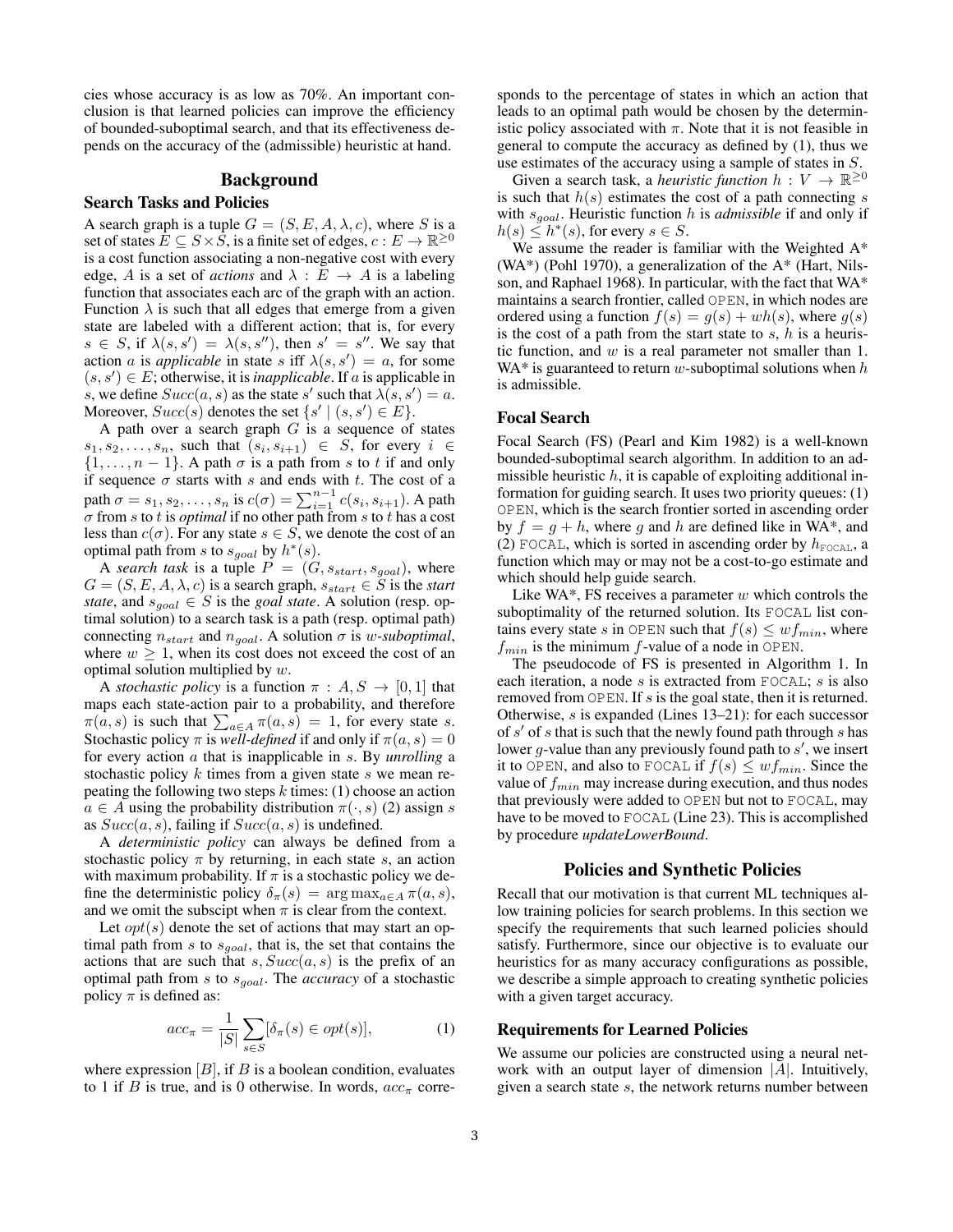Algorithm 1: FOCAL SEARCH

**Input:** A search task  $P = (G, s_{start}, s_{goal})$ , an admissible heuristic  $h$ , a suboptimality bound  $w$ , a function  $h_{\mbox{\tiny FCAL}}$ **Output:** A goal node reachable from  $n_{start}$ 1 foreach  $s \in S$ do 2  $g(n) \leftarrow \infty$ 3  $g(s_{start}) \leftarrow 0$ 4  $\mathit{parent}(s_{start}) \leftarrow \text{null}$ 5  $f(s_{start}) \leftarrow h(s_{start})$ 6 Insert  $n_{start}$  to OPEN and FOCAL <sup>7</sup> while FOCAL *is not empty* do 8 fmin  $\leftarrow$  f-value of node at the top of OPEN Extract s from FOCAL which *maximizes*  $h_{\text{FOCAL}}$ 10 | Remove s from OPEN 11 if  $n = n_{goal}$  then 12 **return**  $n$ 13 **foreach**  $t \in Succ(s)$  do 14  $\vert \qquad \vert \quad cost_t \leftarrow g(s) + c(s, t)$ 15 **if**  $cost_t < g(t)$  then 16 | |  $parent(t) \leftarrow n$ 17  $g(t) \leftarrow cost_t$ 18 |  $f(t) \leftarrow g(t) + h(t)$  $19$  | | Insert t into OPEN 20 **if**  $f(t) \leq wf_{min}$  then  $21$  | | | Insert t into FOCAL  $22 \mid top \leftarrow$  state at the top of OPEN 23 if  $f_{min} < f(top)$  then 24 *updateLowerBound* $(wf_{min}, wf(top))$ <sup>25</sup> return *"no solution found"* 26 27 **procedure** *updateLowerBound*(*old\_bound*, *new\_bound*) 28  $\vert$  foreach  $s \in \text{OPEN}$  do 29 if old\_bound  $\lt f(n) \leq new$ \_bound then  $30$  | | Insert *n* into FOCAL

0 and 1, for every action in A. We do not impose any restrictions on the way we encode a search state into an input vector but we do assume that the features of the last hidden layer is given by an |A|-dimensional vector  $h$ , defined by:

$$
h = f(x^s; \theta), \tag{2}
$$

where  $x^s$  is an input vector representation of a search state s,  $\theta$  are the parameters of the net, and f encodes the way in which  $\theta$  operates over x. Finally, the output layer is an  $|A|$ -dimensional vector y, whose components are defined in terms of the *softmax function*, as follows:

$$
y_i = \frac{\exp(h_i)}{\sum_{j=1}^{|A|} \exp(h_j)}.
$$
 (3)

Given that softmax is that used for the output layer, the sum of the components of  $y$  is 1, and thus may be interpreted as probabilities (Bridle 1989). Now we assume that actions in A can be indexed, by associating each action with a unique identifier between 1 and |A|, using function  $index : A \rightarrow$  $\{1, \ldots, |A|\}$ . From the network, we can define a stochastic policy as follows:

$$
\pi(a,s) = y_{index(a)} \tag{4}
$$

We do not require that  $\pi$  be well-defined.

# Generating Synthetic Policies

To train a policy satisfying the requirements above, one needs to define an adequate representation of the input and an architecture. Then, we choose a method to train the policy. For example, if we use imitation learning (Ross, Gordon, and Bagnell 2011), we generate a number of examples containing elements of the form  $(s, a)$ , where s is a search state and a is an action in  $opt(s)$ . After training the policy—a time-consuming process—we can estimate the policy's accuracy using the test set. Such an accuracy, however, depends on a number of factors, including the representation for the input, the architecture, and the number of examples.

Since in our empirical evaluation we aim at evaluating the heuristics, but not the learning approach, we use a simple method to generate *synthetic stochastic policies*. A synthetic stochastic policy is a function  $\pi : A, S \rightarrow [0, 1]$  satisfying all the constraints of a stochastic policy, but that is not obtained by training. An advantage of this approach is that it receives a *target accuracy* as input. A disadvantage is that it can only be implemented for search tasks whose search space fits in memory.

Given a target accuracy *acc*, we generate a synthetic policy in two steps. In the first step, we build a table  $OPT$ with one pair  $(a_{opt}, s)$  for every state s in the search space S, where  $a \in opt(s)$ . To do this we run Dijkstra's algorithm from the goal state. Using the softmax function applied over a set of  $|A|$  random numbers, we generate a list  $y_1, y_2, \ldots, y_{|A|}$  of scores sorted in descending order. In the second step, for each pair  $(a_{opt}, s)$  in OPT, we define  $\pi(a_{opt}, s) = y_1$  with probability acc; and we assign  $\pi(a_{opt}, s) = y_j$ , for some  $j \geq 2$  with probability  $(1 - acc)y_j / \sum_{k=2}^{|A|} y_k$ . For the rest of the actions in  $A \setminus \{a_{opt}\}\$ , we assign one of the unused scores randomly. Note that this way of generating the policy guarantees that the optimal action gets the highest score with probability acc. But it also is such that when the optimal action does not get the highest score, then it is most likely that it will get the second-largest score. In general the probability that it gets the  $j$ -th largest score decreases as  $j$  increases. This is consistent with what in practice happens with a learned policy, in which one would expect that if a mistake is made, then still the correct action gets assigned a score that is higher relative to other (wrong) actions.

### Policies and Focal Search

In this section we present a number of ways a stochastic policy  $\pi$  can be integrated into FS. As we mentioned above, some of our heuristics have been used previously in search literature. Thus, the value of this section lies mainly on the mathematical interpretation of the resulting algorithms. For the two types of heuristics we propose—scoreand discrepancy-based—we start off defining in what order we would like our FS's expansions to be carried out, and then derive the heuristic that materializes such an order.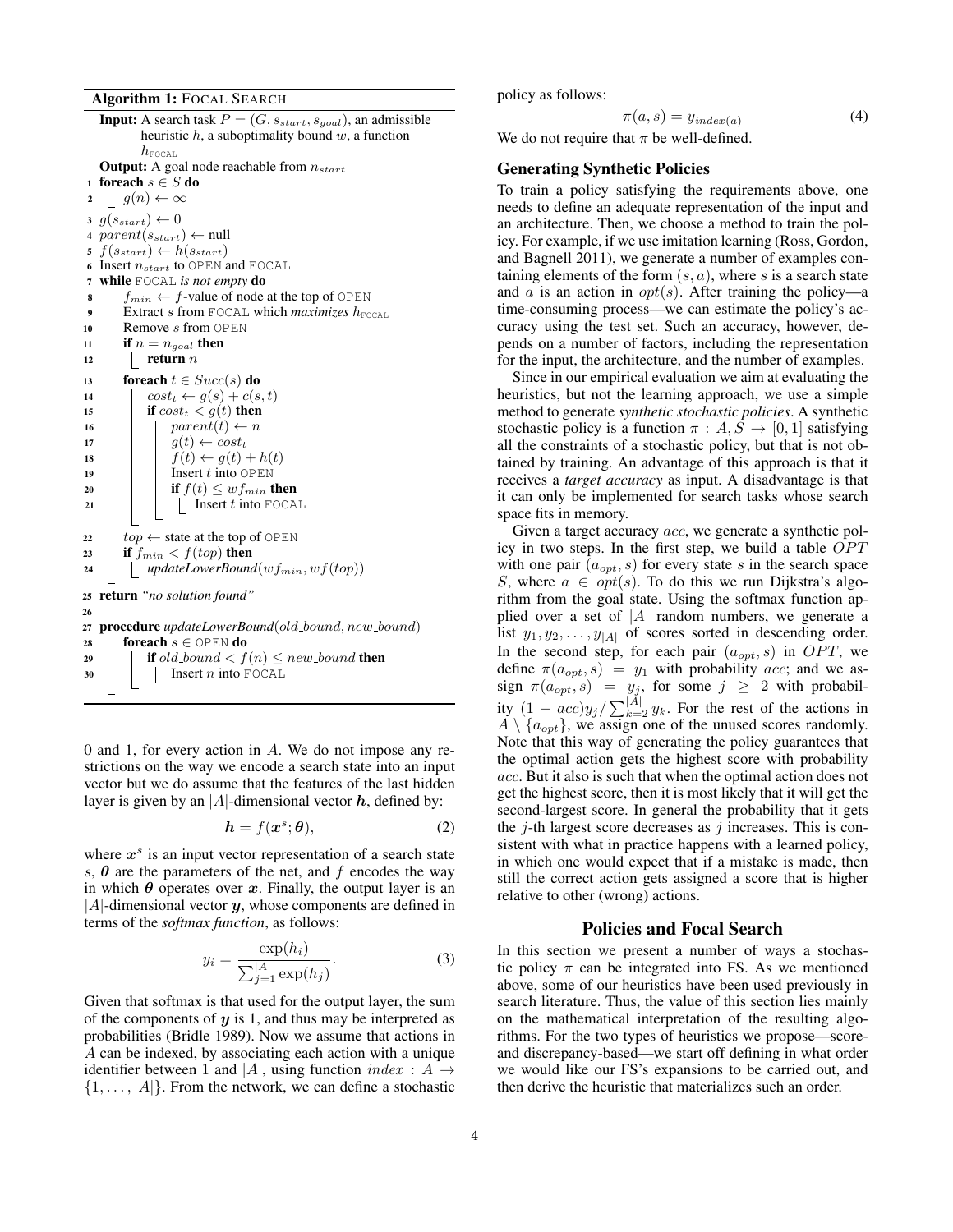# Score-Based  $h_{\text{FOCAL}}$

Assume state s has just been generated and that it is about to be inserted into FOCAL. Assume further that the path given by the parent relation—from  $s_{start}$  to s is  $\sigma(s)$  =  $s_1, s_2, \ldots, s_n$ , with  $s_1 = s_{start}$  and  $s_n = s$ . The likelihood that  $\sigma(s)$  is generated by unrolling  $\pi$  from the initial state is given by the following expression:

$$
\mathcal{L}_{\pi}(\sigma(s)) = \prod_{i=1}^{n-1} \pi(\lambda(s_i, s_{i+1}), s_i)
$$
 (5)

Our first way of exploiting  $\pi$  is using the following heuristic as  $h_{\text{FOCAL}}$ :

$$
h_{\mathcal{L}}^{\text{path}}(s) = -\mathcal{L}_{\pi}(\sigma(s)), \qquad (Score-1)
$$

where the negative sign is used because FOCAL is sorted in ascending order. Using  $h_{\mathcal{L}}^{\text{path}}(s)$  for FOCAL results in an algorithm that expands first those nodes maximizing the likelihood that path  $\sigma(s)$  is generated by  $\pi$ .

A potential caveat of  $h_{\mathcal{L}}^{\text{path}}$  is that longer paths are at disadvantage with respect to shorter paths, as the likelihood tends to decrease with path length. To account for this, we define the following score-based heuristic:

$$
h_{\mathcal{L}/f}^{\text{path}}(s) = \frac{h_{\mathcal{L}}^{\text{path}}(s)}{f(s)}.
$$
 (Score-2)

Observe here that by dividing by  $f(s)$ , we make the heuristic larger, and thus s more preferred, when  $f(s)$  is small (and vice-versa when  $f(s)$  is large). As such  $h_{\mathcal{L}/f}^{\text{path}}(s)$  incorporates a preference for nodes with low f-value. This kind of normalization had also been considered in beam-search approaches (e.g., Wu et al. 2016) with score-based heuristics.

An alternative to evaluate a state that has just been generated from its parent is by simply focusing on the last edge of the path  $\sigma(s)$ , namely  $(s_{n-1}, s_n)$ , and consider the likelihood that the stochastic policy generates  $s_n$  from its parent,  $s_{n-1}$ . With this in mind, we propose the following two heuristics:

$$
h_{\mathcal{L}}^{\text{last}}(s) = \pi(\lambda(s_{n-1}, s_n), s_{n-1}),
$$
 (Score-3)

$$
h_{\mathcal{L}/f}^{\text{last}}(s) = \frac{h_{\mathcal{L}}^{\text{last}}(s)}{f(s)}.
$$
 (Score-4)

These two heuristics can be viewed as ignoring the "influence of the past" over s, except for the action that immediately produced s.

# Discrepancy-Based  $h_{\text{FOCAL}}$

Assume s has been generated via path  $\sigma(s) = s_1, s_2, \ldots s_n$ , with  $s_0 = s_{start}$  and  $s_n = s$ , and that it is about to be inserted into FOCAL. Now, consider the probability that  $\sigma(s)$ is the prefix of an optimal path, and let us denote this probability by  $p_{\text{prefix}}(s)$ . If we could use  $p_{\text{prefix}}$  to "sort" FOCAL, we would obtain an algorithm that prefers paths are most likely to be advancing optimally towards the goal state.

To compute  $p_{\text{prefix}}$ , let us assume that  $a_1 \ldots a_{n-1}$  are the actions associated with path  $\sigma(s)$  (i.e.,  $\lambda(s_i, s_{i+1}) = a_i$ , for

every  $i \in \{0, \ldots, n-1\}$ . The value of  $p_{\text{prefix}}(s)$  is given by the product  $p_1 \cdot p_2 \cdots p_n$ , where  $p_i$  is the probability that  $a_i$  initiates a path from  $s_i$  to the goal state. Formally,  $p_i =$  $P(a_i \in opt(s_i))$ , which can be rewritten in this way:

$$
P(a_i \in opt(s_i)) =
$$
  
\n
$$
P(a_i \in opt(s_i) | \delta(s) \in opt(s_i)) \cdot P(\delta(s) \in opt(s_i)) +
$$
  
\n
$$
P(a_i \in opt(s_i) | \delta(s) \notin opt(s_i)) \cdot P(\delta(s) \notin opt(s_i)),
$$
  
\n(6)

Recall that  $\delta(s)$  is the deterministic policy that is obtained from our stochastic policy  $\pi$ , which returns the action associated with highest probability in s. Thus the expression above is conditioning on the fact that the policy may have been right or wrong each time a decision was made. For the rest of the calculation, to simplify the resulting expression, we make the assumption that  $|opt(s_i)| = 1$ , for every *i*. We have two cases for  $p_i$ :

1.  $a_i = \delta(s_i)$ ; that is  $a_i$  is the action returned by the policy at state  $s_i$ . Then,

$$
P(a_i \in opt(s_i) \mid \delta(s) \in opt(s_i)) = 1,\tag{7}
$$

$$
P(a_i \in opt(s_i) \mid \delta(s) \notin opt(s_i)) = 0.
$$
 (8)

Indeed, (7) holds since we condition on the fact that  $\delta(s_i)$ does return an optimal action in  $s_i$ . Equation (8) holds because we assume the policy does not return an optimal action in  $s_i$ .

2.  $a_i \neq \delta(s_i)$ ; that is  $a_i$  is not the action returned by the policy at state  $s_i$ . Then,

$$
P(a_i \in opt(s_i) \mid \delta(s) \in opt(s_i)) = 0,
$$
\n(9)

$$
P(a_i \in opt(s_i) \mid \delta(s) \notin opt(s_i)) = 1/\alpha \qquad (10)
$$

Equation (9) holds because of our assumption that  $|opt(s_i)| = 1$ , and that we condition on the fact that the policy does return the (only) optimal action in  $s_i$ . For Equation (10), observe that we condition on the fact that the policy does not return an optimal action and assume that  $a_i$  is *not* returned by the policy. We assume, then, that all remaining actions have the same probability of being optimal and define  $\alpha = |A| - 1$ 

Summing up,  $p_i$  is as follows:

$$
p_i = \begin{cases} acc_{\pi} & \text{if } a_i = \delta(s_i), \\ \frac{1 - acc_{\pi}}{\alpha} & \text{otherwise.} \end{cases}
$$
 (11)

Now we define  $N_{\text{pref}}(\sigma(s))$  as the number of times along the path  $\sigma(s)$  in which the action preferred by  $\delta$  was taken (i.e.,  $N_{\text{pref}}(\sigma(s)) = \sum_{i=1}^{n-1} [a_i = \delta(s_i)]$ ), and  $N_{\text{nonpref}}(s)$  is the number of times an action not preferred by  $\delta$  was taken.

$$
p_{\text{prefix}}(s) = acc_{\pi}^{N_{\text{pref}}(\sigma(s))} (1 - acc_{\pi})^{N_{\text{nonpref}}(\sigma(s))}, \quad (12)
$$

Now we define  $h_{\text{prefix}}$  by taking the logarithm of  $p_{\text{prefix}}$  and dividing by  $\log(\frac{1-acc_{\pi}}{\alpha})$ :

$$
h_{\text{prefix}}(s) = \frac{\log(ac_{\pi})}{\log(\frac{1 - acc_{\pi}}{\alpha})} N_{\text{pref}}(\sigma(s)) + N_{\text{nonpref}}(\sigma(s))
$$
\n(Disc-1)

Note that even though we take the logarithm of a value between 0 and 1, by dividing by the constant negative number  $log(1 - acc_{\pi})$  we restore the original order; that is,  $h_{\text{prefix}}$ grows exactly when  $p_{\text{prefix}}$  grows.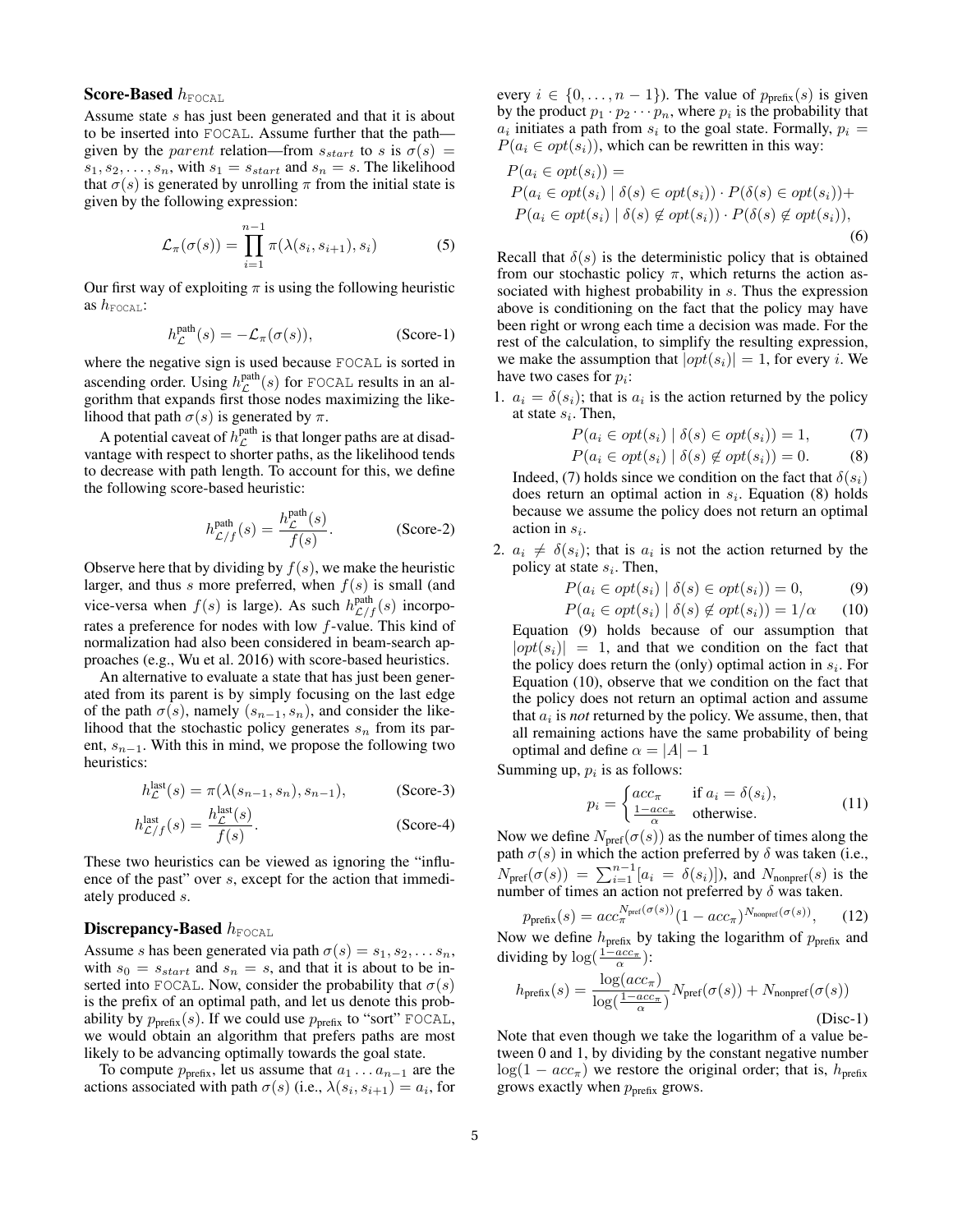From Probability to Discrepancy Note that the ratio  $\frac{\log (acc_{\pi})}{\log (\frac{1-acc_{\pi}}{\alpha})}$  in (Disc-1) approaches 0 as the accuracy of the policy  $acc_{\pi}$  approaches 1. For example, if our problem has branching factor 4, and policy  $\pi$  has an accuracy of 90%, the ratio equals to 0.02. Furthermore the ratio also decreases as the branching factor increases. If we assume that our policy is very accurate or, alternatively, that the branching factor is high, we can remove the first term of  $h_{\text{prefix}}$  to produce a much simpler expression:

$$
h_{\text{disc}}(s) = N_{\text{nonpref}}(\sigma(s)). \tag{Disc-2}
$$

An algorithm that uses  $h_{disc}$  to sort FOCAL, therefore, is one that prefers for expansion a state s that maximizes an approximation, which assumes  $\pi$  is accurate, of the probability that the path to  $s$  is a prefix of an optimal solution.

 $h_{\text{disc}}(s)$  is an analogue of the notion of *discrepancy* of the Limited Discrepancy Search algorithm (Harvey and Ginsberg 1995). As originally conceived by Harvey and Ginsberg, the notion of discrepancy is defined for a path of states  $\sigma = s_1, \ldots, s_n$ . To compute  $\sigma$ 's discrepancy we initialize our discrepancy counter to zero, iterate an index  $i$  from 2 to n, and increment the counter when there is a successor of  $s_{i-1}$ , different from  $s_i$ , which has an h-value lower than  $h(s<sub>i</sub>)$ . Instead of using a heuristic function to count discrepancies,  $h_{disc}(s)$  uses the policy  $\pi$ .

Discrepancies were originally proposed for binary trees. Some researchers (e.g., Karoui et al. 2007) have considered counting discrepancies according to their successor rank in non-binary trees. In our experimental section we evaluate a variant of  $h_{disc}$ , defined as follows:

$$
h_{\text{rank}}(s) = \text{rank}(\sigma(s)) \tag{Disc-3}
$$

where rank( $\sigma(s)$ ) computes the rank of the action used to produce s from its predecessor,  $s_{n-1}$ , in the stochastic policy  $\pi(\cdot, s_{n-1})$ . The rank of the first action is 0.

### Empirical Evaluation

Our empirical evaluation had two objectives. The first was to evaluate the performance of the proposed heuristics over different domains, using them along with policies of varying accuracy. The second objective was to see whether or not the conclusions obtained with small domains may apply to larger ones. Hence, we divide this section into two parts. First, we exhaustively evaluate the performance of our heuristics under various accuracy settings, using our approach to compute synthetic policies, over three domains. Second, we evaluate the 15-puzzle with a learned policy.

In the evaluation we include two other algorithms: Weighted A\* (WA\*) (Pohl 1970), and A\* with preferred operators (PrefA\*), a variant of Fast-Downward's search algorithm (Helmert 2006), where, intuitively, the action selected by the policy is a preferred operator. Specifically, PrefA\* uses two open lists: *preferred* open and *regular* open, and adds the successor of s generated via action  $\delta_{\pi}(s)$  to *preferred*, while all other successors are added to *regular*. For expansion, it prefers to extract a node from *preferred* always, unless this list is empty (we tried alternation, like in the original algorithm, and found that no alternation led to a faster algorithm). Note that *preferred* may get empty when the policy leads to state revisiting. Both open lists are ranked by  $f = g + h$ . PrefA\* is not a bounded-suboptimal algorithm; it is included for reference since it allows us to estimate the quality of the solutions that would be obtained by unrolling the policy while still remaining complete.

The experiments with synthetic policies were run on an Intel i5 8250U PC with 8GB RAM. The trained policy experiments were run on an Intel Xeon E5-2630 machine with 128GB RAM, using a single CPU core and no GPU. We use labels *Score-1..4* and *Disc-1..3* to identify our 4 score-based heuristics and 3 discrepancy-based heuristics, respectively.

### Synthetic Policies

According to the methodology presented, in which for each domain we select a single goal state, and solve the entire search space, we generate synthetic policies with target accuracy in {70%, 80%, 90%, 95%, 100%}. The domains we use and the results are described below.

**8-Puzzle** This is the  $3 \times 3$  version of the classic slidingtile puzzle (e.g. Korf 1985). Our experiments use the Linear Conflicts heuristic (Hansson, Mayer, and Yung 1992).

The first two rows of Figure 1 show the runtime, expansions, and suboptimality (computed as the ratio between the cost of the returned solutions and the optimal cost), using two different suboptimality bounds: 1.2 and 1.5. WA\* is displayed as a horizontal line because its performance is policyindependent. Heuristics *Score-3* and *Score-4* seem to be less competitive than other algorithms, while *Disc-2* and *Disc-3*, are superior to other configurations both in the number expansions and solution quality. WA\* is competitive when the suboptimality bound is 1.2. PrefA\* is the fastest but returns solutions not that exceed the suboptimality bound.

Pancake Sorting The problem consists of an array that must be sorted. Each action corresponds to flipping the array from a certain position. Our experiments were conducted using 9 pancakes, yielding a total of 9! (362, 880) reachable states. We use the gap heuristic (Helmert 2010). The third and fourth rows of Figure 1 show the results (runtime, expansions, and suboptimality) that were obtained. In this domain, *Score-3* and *Score-4* outperform other algorithms on low accuracy policies, but *Disc-1* and *Disc-2* outperform other algorithms as accuracy improves. Nevertheless, in this domain, we could observe that WA\* is faster than other algorithms, even though it perfoms more expansions. This is due to an inherent disadvantage of FS over WA\*, which needs to maintain two open lists. PrefA\* is the fastest but returns solutions not that exceed the suboptimality bound.

Blocks World This is the 4-operator blocks world from IPC-2000. The problem consists of a set of blocks, a table, and a robotic arm. Each block can be over another block or the table. The robotic arm can hold one block or be empty. The goal consists of finding a plan that transforms one configuration of blocks into another. We used instance number 13 of the blocksworld from IPC (probBLOCKS-8-0.pddl), in which the objective is to build a single 8-block tower. We use  $h_{\text{max}}$  (Bonet and Geffner 2000) as the heuristic.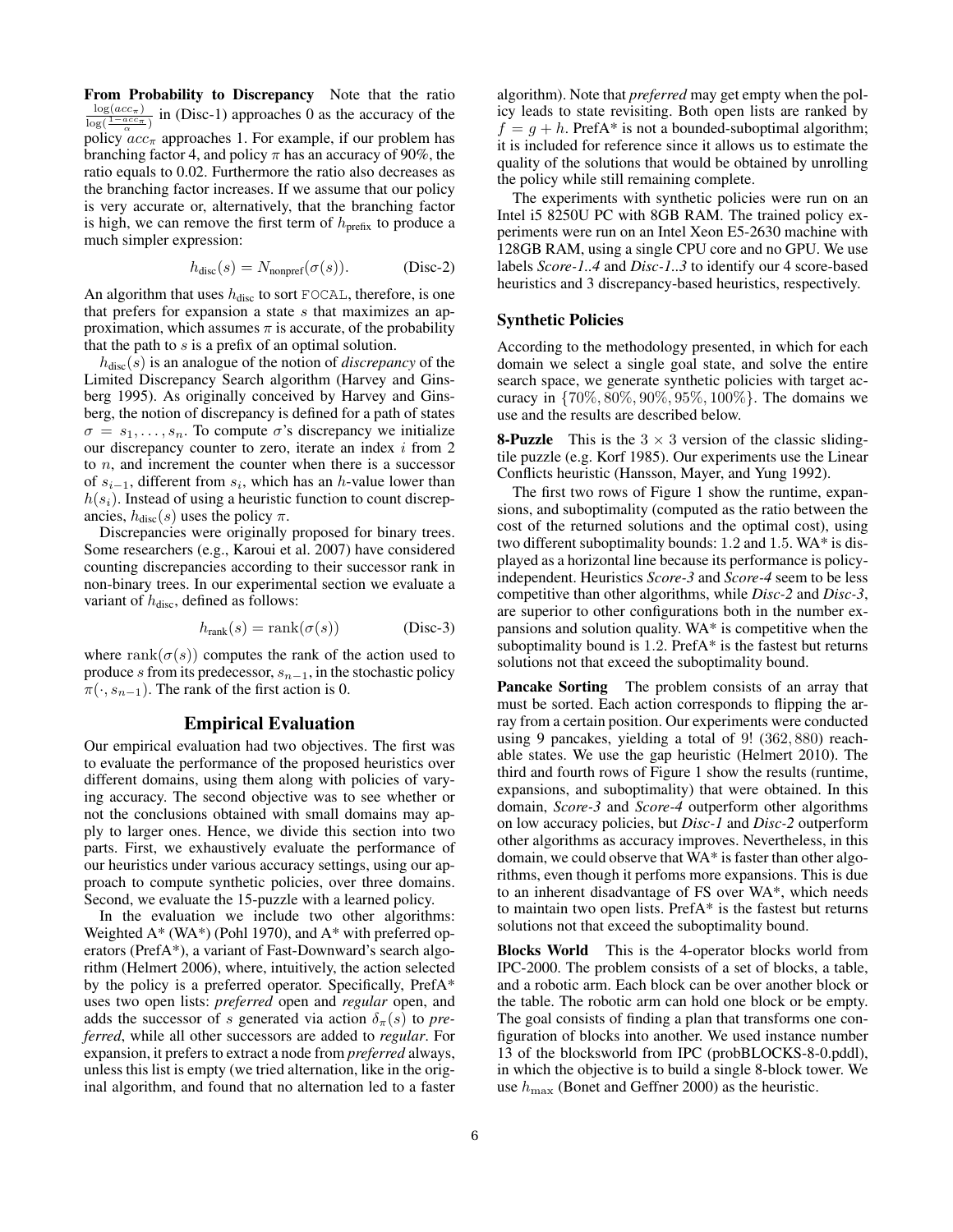The last two rows of Figure 1 show the results (runtime, expansions, and suboptimality) obtained. We observe that *Disc-2* and *Disc-3* outperform all other algorithms in terms of time and expansions; nevertheless, solutions obtained are just within the bound. *Disc-2* and *Score-2*, yield higherquality solutions. In this domain, the poor performance of WA\* may be due to the fact that the heuristic is not informed compared to other domains. PrefA\* performs poorly when the policy has a low accuracy. While the policy increases its accuracy, PrefA\* becomes faster, but its solutions exceed the suboptimality bound.

In summary, in all domains we observe that FS, used with *Disc-2* and *Disc-3*, yields results that are superior to other algorithms. We observe that in domains in which the heuristic is more informed (i.e., pancake sorting) WA\* is more competitive. We observe that if the policy accuracy is at least 80%, it is worth using FS with the policy rather than WA\*.

Our conclusions cannot be extended to the case of a very low suboptimality bound (i.e., very close to the limit  $w = 1$ ), since in those cases WA\* is faster than FS. This is because, to prove suboptimality, both algorithms need to expand a similar number of nodes, and FS incurs in a greater overhead by maintaining two priority queues.

### 15-Puzzle with a Trained Policy

We trained a simple neural network that we generated with our own data set of 1,510,673 examples extracted from 30,367 optimal traces, obtained by solving randomly generated problems with IDA\* (Korf 1985). The dataset was split in 90%-10% for the train and test sets, respectively. The architecture of the neural network has an input layer with 256 neurons, where each tile in the puzzle is represented in a one-hot vector; three hidden layers of 160, 80, and 16 neurons, and, finally, a 4-dimension output layer with softmax as activation function, where each one represents an action. After training the neural network for 200 epochs, minimizing the cross-entropy loss (Goodfellow et al. 2016), the policy's accuracy was 87.5% on the test set.

To evaluate the algorithms' performance using the learned policy, we use Korf's 100 search tasks (Korf 1985). We run our algorithm using the Linear Conflicts heuristic (Hansson, Mayer, and Yung 1992).

Figure 2 shows the results—in terms of runtime, expansions, and accumulated suboptimality—using the learned policy with the suboptimality bound set to 2.0 and 1.5. To compute accumulated suboptimality, for each solved task we compute the ratio of the cost of the returned solution and the optimal cost and subtract one; then we add this amount for every solved task given a timeout. For  $w = 2.0$ , the results show that *Score-3*, *Score-4*, *Disc-2*, and *Disc-3* outperform WA\* by one order of magnitude with respect to the number of expansions and half an order of magnitude regarding runtime. Regarding the accumulated suboptimality, *Score-1* and *Score-2* obtain solutions closer to the optimal solution, but *Score-4*, *Disc-2*, and *Disc-3* return better-quality solutions than PrefA\* and WA\*. For  $w = 2.0$ , we observe that *Disc*-*2*, *Disc-3*, and *Score-2* outperform WA\* regarding the number of expansions, although only *Disc-2* outperforms WA\* in terms of runtime. This is due to the fact that expansions are slower when using our trained policy because evaluating the neural net requires significant computation. Indeed, on average, an expansion is one order of magnitude slower using the learned policy.

Finally, PrefA\* is that it solves very few problems within suboptimality bound  $w = 1.5$ , showing that simply unrolling the policy yields poor quality solutions in general.

In summary, the results show that *Disc-2* and *Disc-3*, the most straightforward way to include discrepancies in FS, outperform all other algorithms in terms of runtime and expansions, making a good trade-off between expansions and solution quality within the suboptimality bound. Nevertheless, *Score-3* and *Score-4* shows good results when a higher suboptimality bound is required, decreasing its performance when the suboptimality bound decrease.

# **Discussion**

An important limitation of this work is that an important portion of our evaluation is carried out on small problems whose search space fits in memory. We chose this approach because it allowed us to be exhaustive with respect to the accuracy of the policy being used. Nevertheless, approaches for the same type of analysis over tasks with larger search space do exist. For example, one could choose different neural network architectures, train them over a large number of examples for a given family of tasks. This would yield different estimated accuracies over the test set. By carefully tuning the architecture, policies with different accuracies can be obtained. While this is an interesting line of work, it requires plenty of hand tuning, shifting the focus away from the search algorithms, which was the original objective of our research. Notwithstanding, our results for the 15-puzzle are consistent with those obtained on smaller tasks, suggesting that our conclusions may extend to other larger domains.

Another limitation of our synthetic approach to the generation of policies is that we consider the policy's accuracy to be distributed homogeneously on the state space. However, this may not be the case for trained learned policies. For example, our policy for the 15-puzzle is able to solve optimally Korf's 10 first problems, but does not produce goodquality results for the harder tasks. Modifying the synthetic approach to include a greater proportion of errors for states that are farther away from the goal is easy to do; in this case, a question to answer is whether or not there exist heuristics capable of effectively exploiting this characteristic.

Two pairs of our score-based heuristics obtain similar results (*Score-1* vs. *Score-2*, and *Score-3* vs. *Score-4*). This is not surprising since *Score-2* is obtained directly from *Score-1*, while the same happens with the other pair. We decided to still include *Score-2* and *Score-4* in our analysis, since in previous research it had been shown that score normalization produced better-quality results (Wu et al. 2016). While establishing a good tradeoff between scores and solution quality seems important, it does not seem that our specific approach is the correct one. This may be due to the fact that FS already controls suboptimality using the heuristic. Further research is necessary to establish a more effective way to incorporate this tradeoff.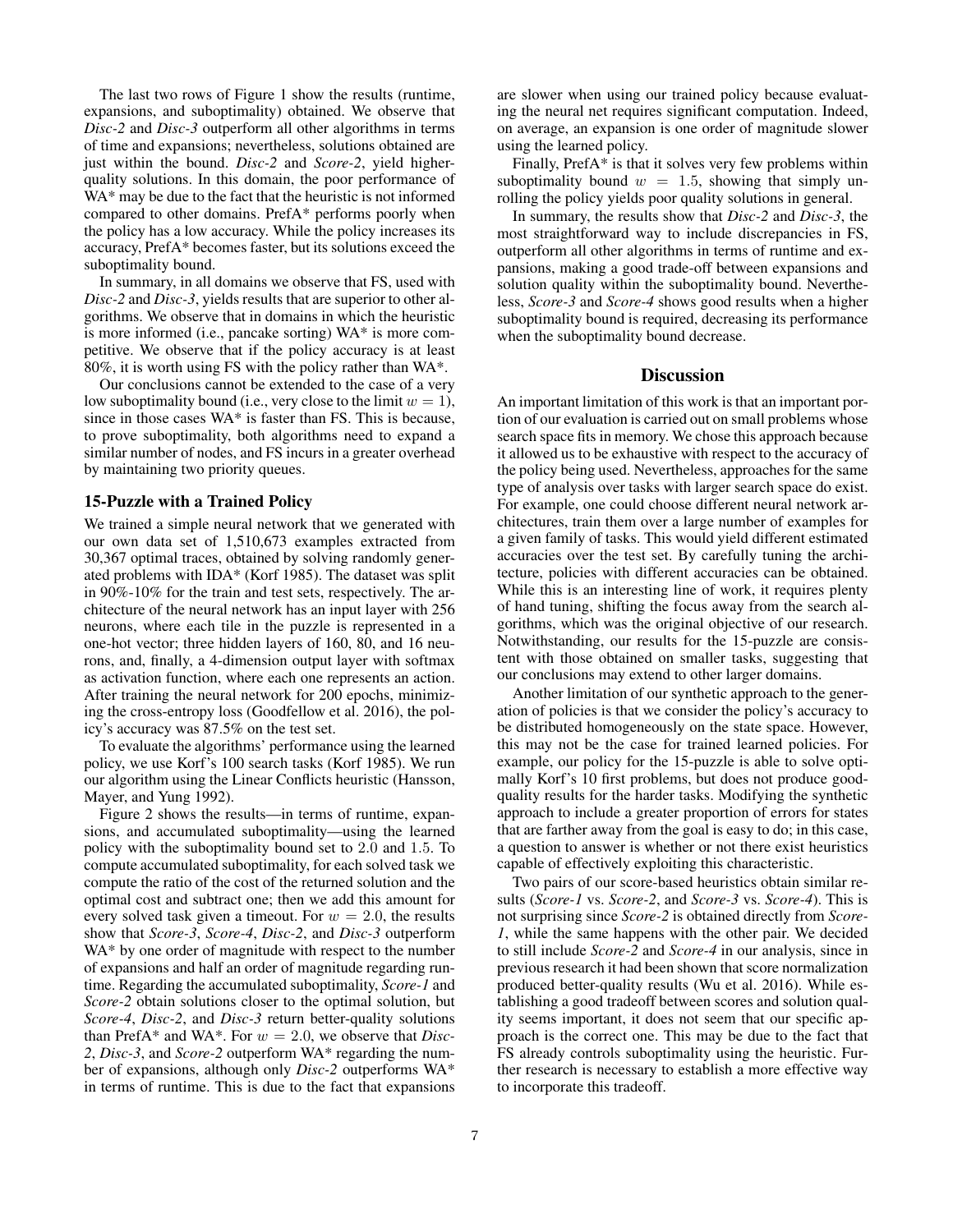

Figure 1: Results for 8-puzzle, pancake sorting, and blocksworld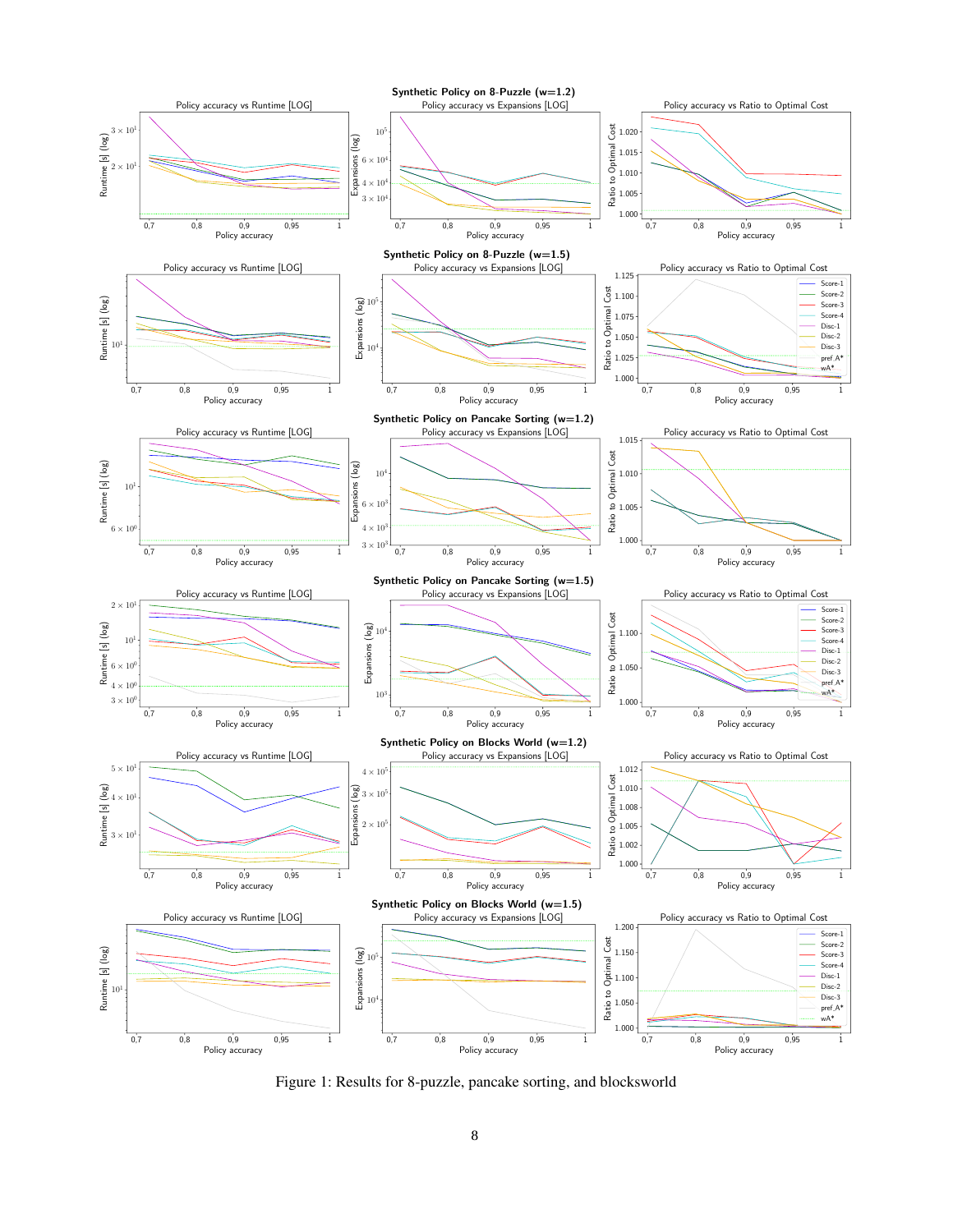Trained Learned Policy on 15-Puzzle (w=1.5)



Figure 2: Results using a trained learned policy in 15-puzzle over Korf's 100 instances. First row shows results with a suboptimality bound  $w = 1.5$ ; and the second row shows results with suboptimality bound of  $w = 2.0$ .

Finally, in our experimental comparison, we used WA\* as the main bounded-suboptimal algorithm for comparison, instead of comparing to more recent bounded-suboptimal algorithms like Explicit Estimation Search (EES) (Thayer and Ruml 2011). We do this since our initial focus was on domains with unitary cost, which are most abundant in the search literature. EES does not significantly outperform WA\* in these types of domains (Thayer and Ruml 2011). A study considering non-unitary costs is an interesting line of future research. Integration and comparison with Improved Optimistic Search (Chen et al. 2019), an approach to suboptimal search also based on Focal Search, is also an interesting line of future research.

# **Conclusions**

We presented two families of heuristics applicable to Focal Search when a (learned) policy is available. Our mathematical interpretation of these families concluded that scorebased heuristics yield a search algorithm that expands a node which, among all other nodes in FOCAL, is the most likely to have been generated by unrolling the policy. Discrepancybased heuristics, instead, yield an algorithm that expands a node which, among all other nodes in FOCAL, maximizes the probability that its path is a prefix of an optimal path.

We evaluated the heuristics over four domains. In three domains (8-puzzle, blocksworld, pancake) we control the accuracy of the policy and report the performance of each of our heuristics. In the fourth domain (15-puzzle) we compare our heuristics using a trained 87.5%-accurate policy trained over 1.5 million examples. Consistently, we observe that discrepancy-based heuristics, yield the best results in terms of expansions and runtime, outperforming Weighted A\* when the weight used is 1.2 or greater. Score-based heuristics are not fast, but yield the best-quality solutions.

The effectiveness of our approach depends on both the accuracy of the policy and the accuracy of the heuristic. As the accuracy of the policy increases, we observed an increased benefit of using FS; specifically, in our controlled experiments, it is always worth to use FS when the policy's accuracy is 80% or larger. Exploiting policies yields more benefits when the heuristics are less informed. Finally, when the suboptimality bound approaches 1, the effectiveness of FS relative to WA\* decreases, since the number of expansions required by both algorithms becomes similar, and FS requires maintaining two open lists.

# Acknowledgements

We would like to thank Martin Alamos who participated in the initial part of this research. Matias Greco was supported by the National Agency for Research and Development (ANID) / Doctorado Nacional / 2019 - 21192036.